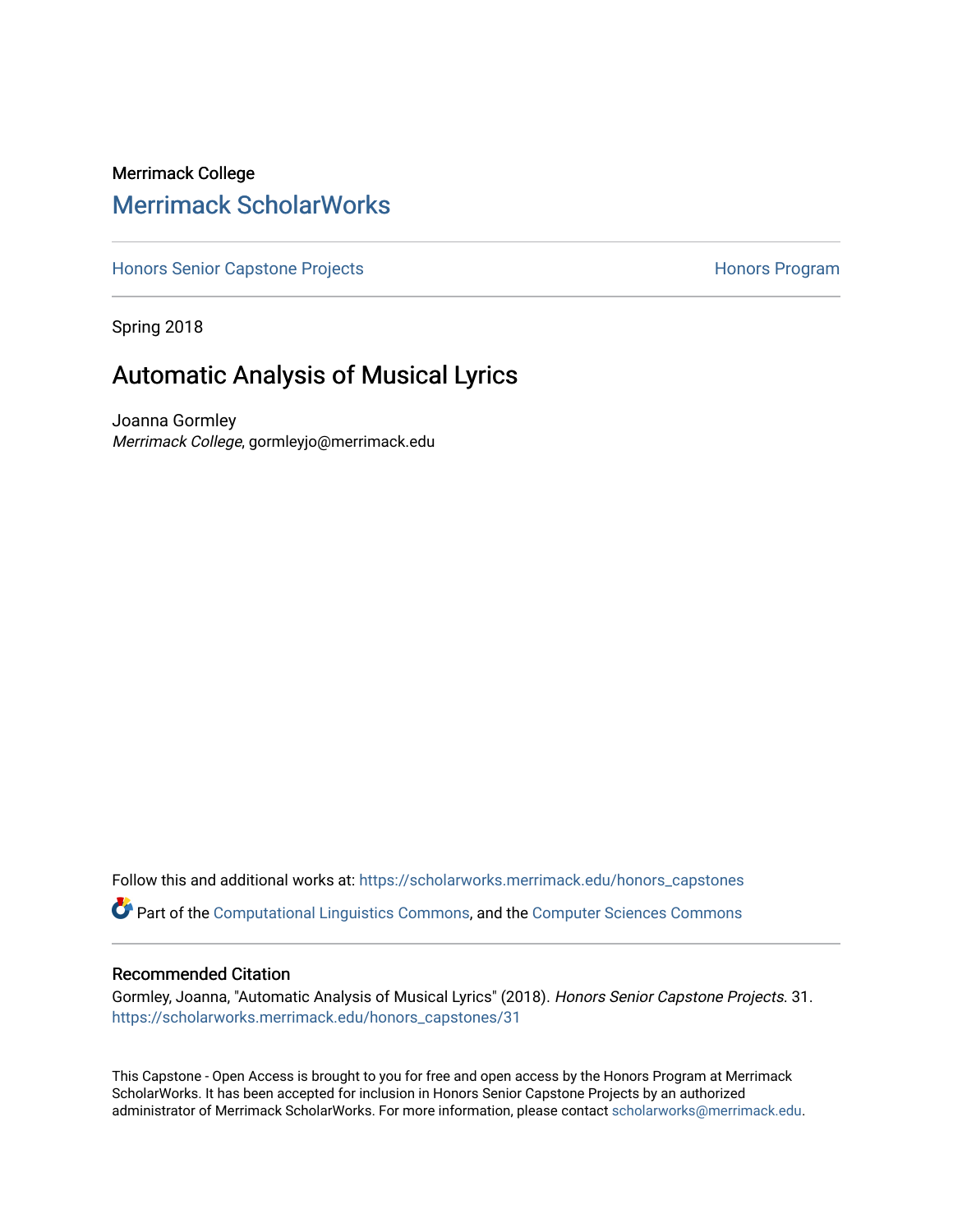Automatic Analysis of Musical Lyrics

Merrimack College Honors Program - Senior Capstone Fall 2017

> Joanna Gormley Dr. Zachary Kissel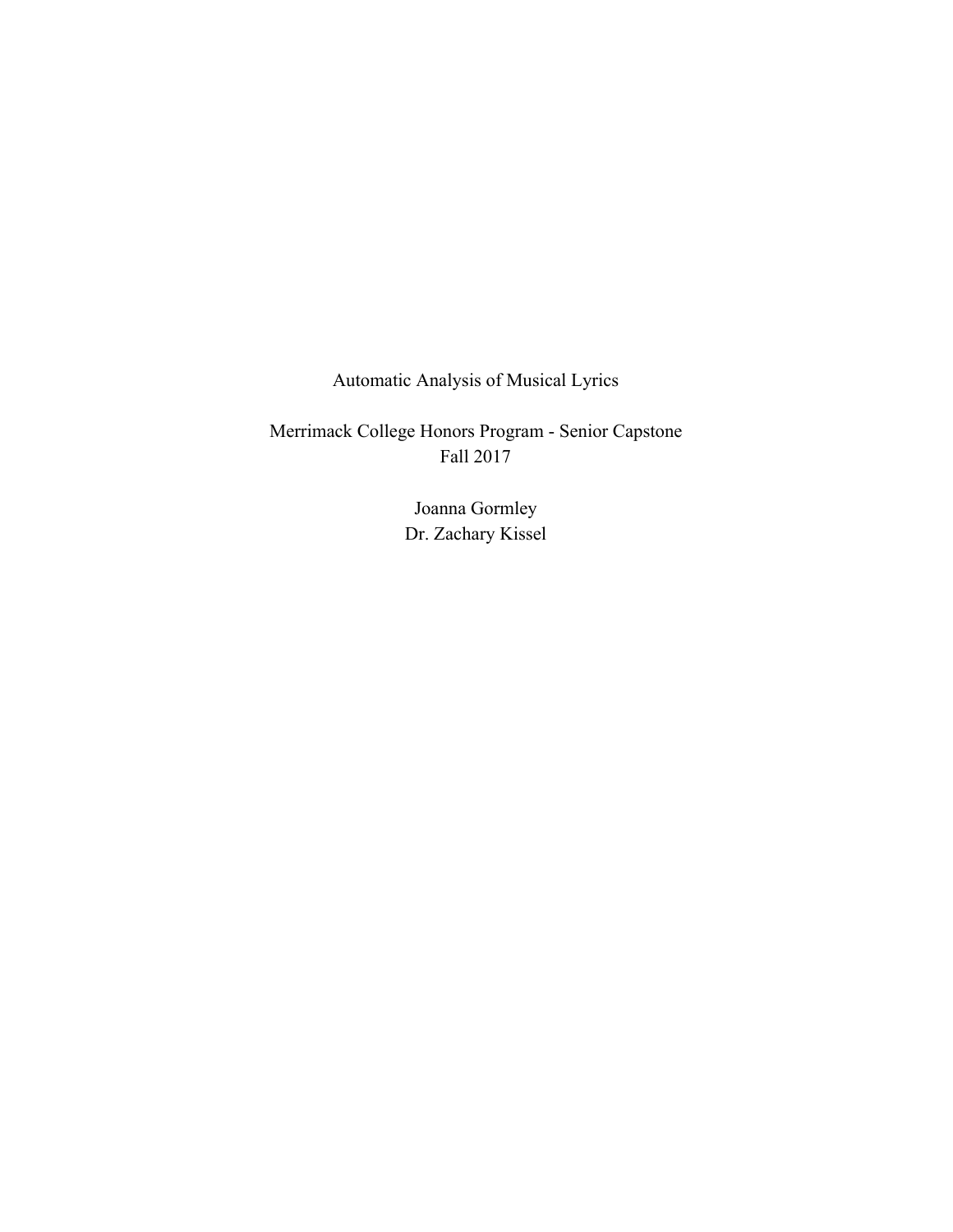# **Table of Contents**

| Abstract                         | $\mathbf{3}$ |
|----------------------------------|--------------|
| <b>Introduction</b>              | 4            |
| <b>Background</b>                | 5            |
| Data                             | 8            |
| <b>Metrics</b>                   | 10           |
| <b>Results</b>                   | 12           |
| Flesch-Kincaid Grade Level Index | 12           |
| Coleman-Liau Grade Level Index   | 14           |
| Grade Levels Comparison          | 16           |
| <b>Entropy of Words</b>          | 17           |
| <b>Entropy of Stanzas</b>        | 19           |
| Conclusion                       | 21           |
| <b>Future Work</b>               | 23           |
| <b>References</b>                | 24           |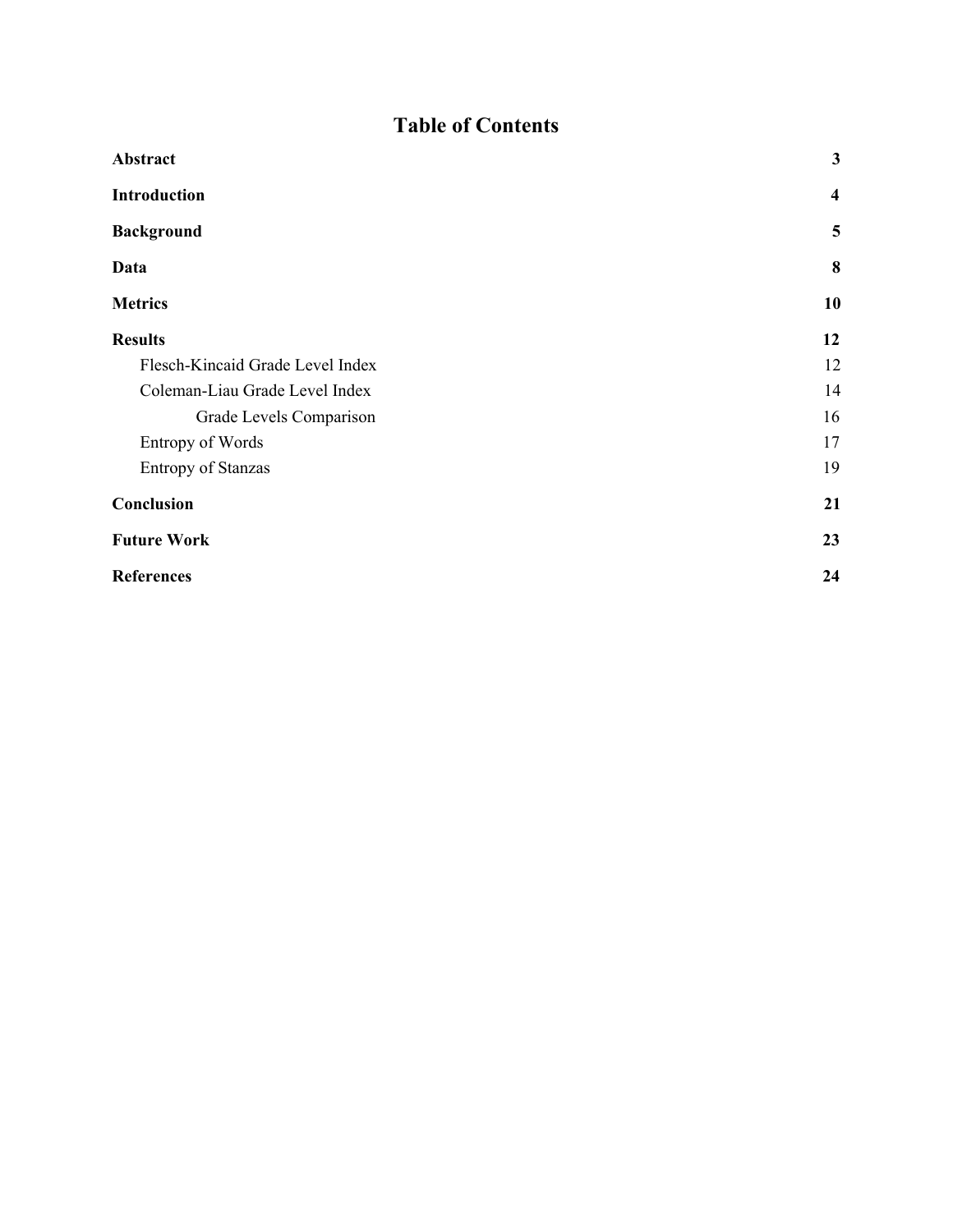### <span id="page-3-0"></span>Abstract

Is music getting less sophisticated over time? That is the question which this study aims to answer, with the goal of improving upon previous analysis done on the topic. The blog posts which inspired this project lacked accuracy and dimensionality. Realizing that a larger data set of songs would make a significant difference in the precision of our analysis, we set out to design a piece of software constructed with the capability to analyze several thousand songs. Mimicking previous works which analyzed sophistication of music, the software focuses on the lyrics of songs. Three metrics were used in order to measure the sophistication of a specific song. The first being the Flesch-Kincaid Grade Level Index. This was the baseline of our study, as it was the only metric used in the previous analysis done on the topic. In an attempt in increase dimensionality, we also calculated the Coleman-Liau Grade Level Index and the Shannon Entropy measurement for each song. These metrics required that our software be able to count the total number of syllables, characters, words, and sentences in each song, as well as calculate the probability distribution for each unique word and stanza. The results show that, for the most part, songs have not gotten more or less lyrically sophisticated over time. Lyrics from 1959-2016 have been fairly consistent in terms of grade level and entropy measurements. However, it is important to consider that analyzing songs based on their lyrics might simply be an inaccurate measure of sophistication. Therefore, the overall conclusion of this study is two sided. Either music has not gotten more or less lyrically sophisticated over the years or the metrics used in this study do not capture the entire picture.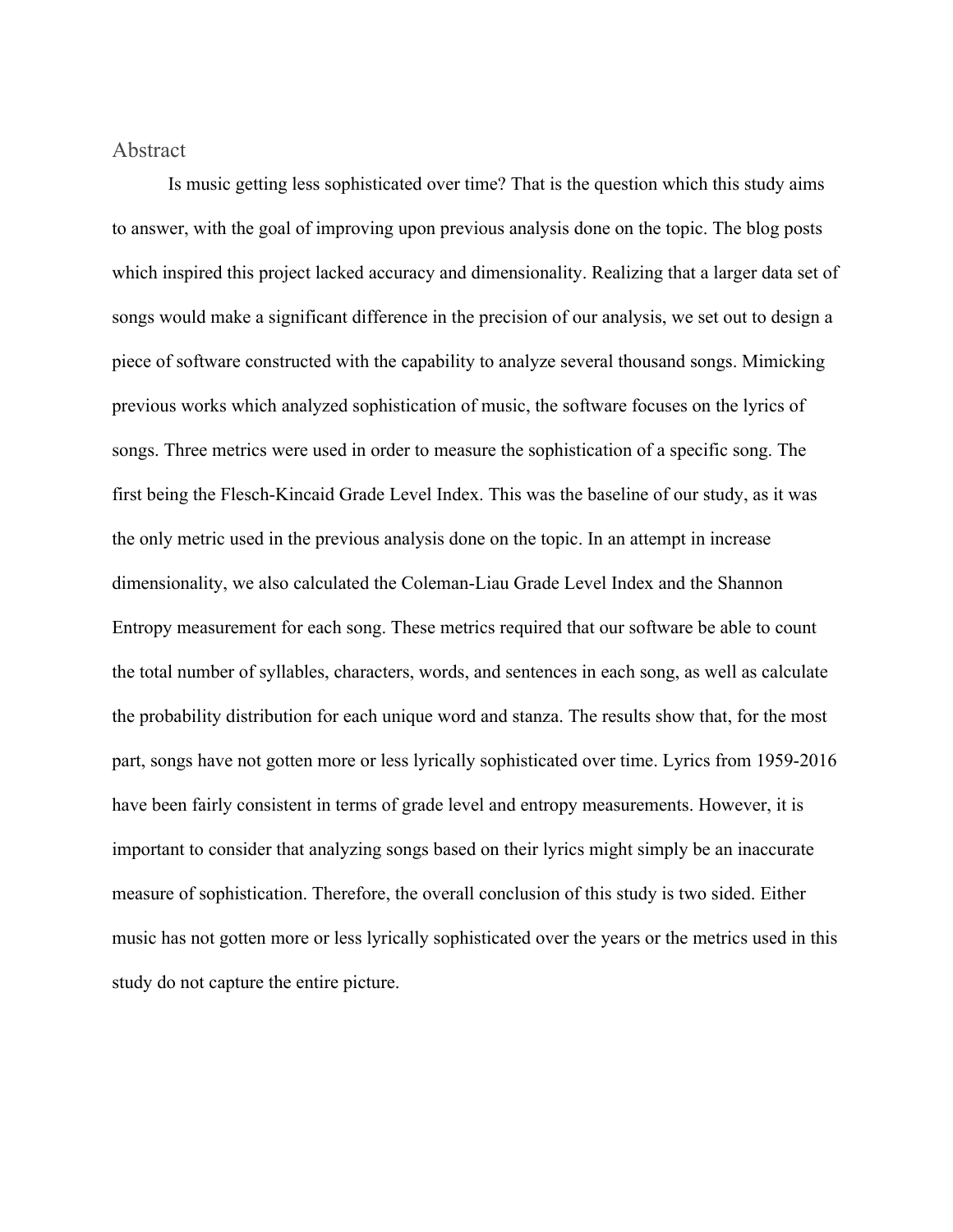<span id="page-4-0"></span>Introduction

The majority of the most popular songs in the United States all have one thing in common: they have lyrics. Lyrics, the words sung in a song, are one of the most defining characteristics of pop music. Music is often created with the listener in mind; with the goal of creating a song that will be well liked by many. The key to this is successfully grabbing and maintaining the listeners' attention. The lyrics of a song can play a large role in this effort, being that "Music needs two things to maintain a listener's attention: repetition and contrast. If it repeats too much, it will get boring; if it is too changing and doesn't ever repeat, a listener isn't able to maintain focus." (Pruett, 24) It is for this reason that lyrics are often studied when attempting to analyze music.

Is popular music becoming less sophisticated over time? Although this question has been previously investigated by several bloggers, their analysis is not easily reproducible and there is quite a bit of room for improvement. Therefore, the goal of this project is to not only answer the question of trends in musical sophistication, but to improve upon previous work done on the topic. To do this, additional metrics were used and the data set was refined in order to increase accuracy. All analysis was automated by a piece of software constructed with the capability to analyze several thousand song lyrics.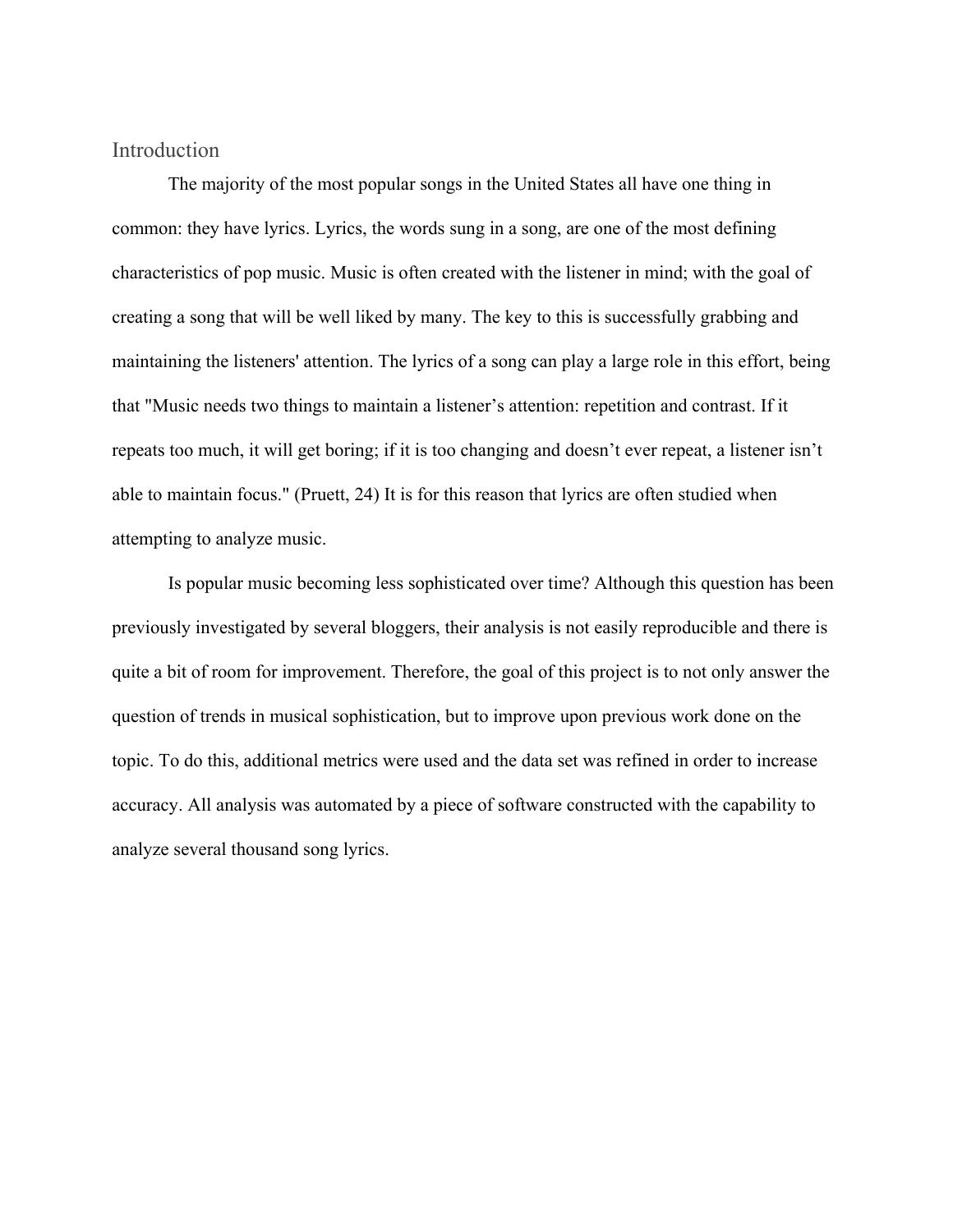### <span id="page-5-0"></span>Background

At the basis of this study are three main aspects: the question being considered, the data, and the metrics. Previous work done on the topic of lyrical analysis played a large role in the shaping of the base on which this project lies. Andrew Powell-Morse, the publisher of a statistics blog which performs in-depth analysis about sports and entertainment topics, investigated Lyric Intelligence in Popular Music. This blog post influenced the question, goal, and metrics at the center of this study. The data set, on the other hand, was modeled on the work of Kaylin Walker, a statistics grad student and "curious data explorer." Each of these blog posts, while at the center of this project's background and base, left a great deal of room for improvement and future work.

Andrew Powell-Morse asked three questions in his blog post: Which genre is the most sophisticated?, Which artists are the dumbest?, and Can any hit songs be comfortably read by a first grader? To answer these questions, he formed a data set consisting of songs that spent at least 3 weeks on the Billboard charts for Pop, Country, Rock, and R&B/Hip-Hop from 2005 to 2014. About 225 songs were pulled from each of these four charts, resulting in a data set consisting of just over 2000 songs. Morse used only one metric to analyze the sophistication of a song; the Flesch-Kincaid Grade Level index. Once the grade level for each song was calculated, Morse compared songs from different genres, songs by male and female artists, the top specific artists, the lowest scoring songs, and the highest scoring songs. His study produced results such as the ones shown in Figure A, which indicates that the average grade level for songs released between 2005 and 2014 did not varied greatly. According to his study, the music of most years has an average reading level of around third grade. Overall, Morse concluded that music has not gotten more or less intelligent over the years.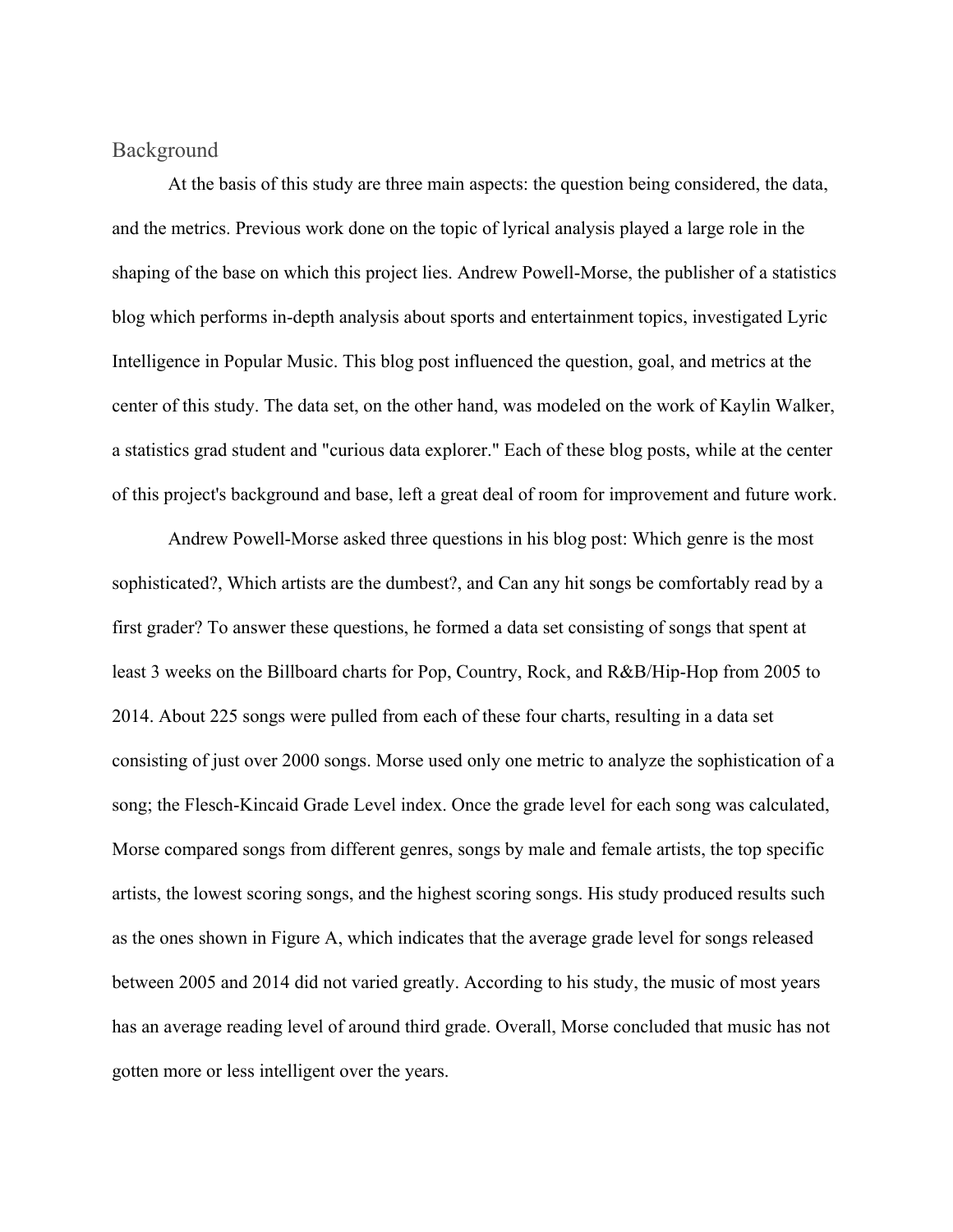

#### **Figure A:**

Unlike Morse's article, Kaylin Walker's blog post, titled *50 Years of Pop Music,* does not explicitly explore the question "Is music getting less sophisticated?" Walker surveys data points such as most frequent words, percent of one-hit wonders, career spans of top 20 most-charted artists, and the number of total and unique words per song. For example, as can be seen in Figure B, a graph from her study, it appears that word count per song is steadily increasing year by year. However, Walker does not investigate trends or hypothesize what her findings might indicate about lyrical sophistication. The most valuable aspect of Walker's post to this study is the data set which she created. Walker collected the lyrics of the songs from the *Billboard* Year-End Hot 100 Songs for each year from 1965-2015, resulting in a data set of 4,913 songs. Due to covering a much larger time span and consisting of many more songs, it was concluded that Walker's data set is superior to Morse's. Thus, Walker's data set was chosen to be the superior data set for this research.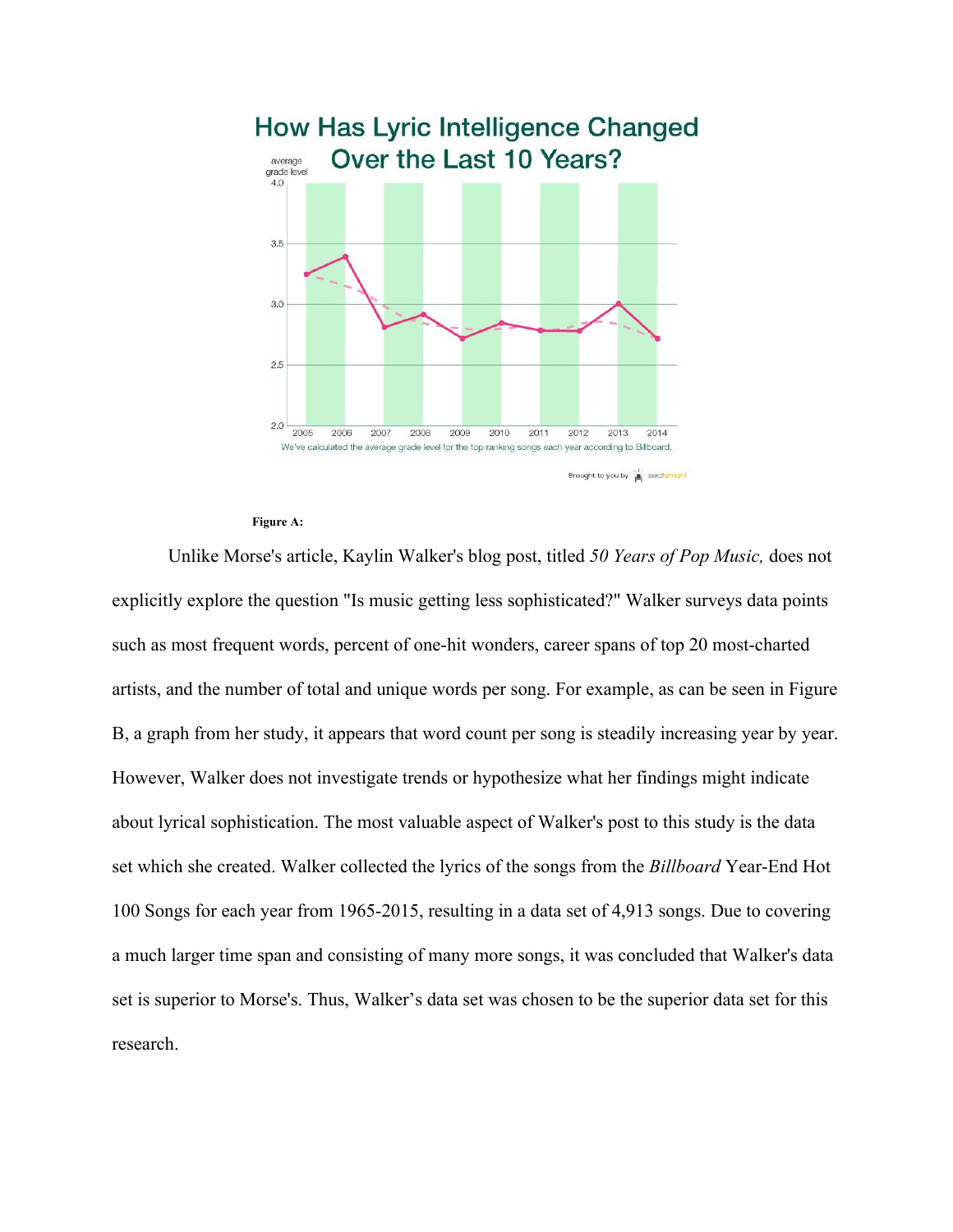

#### **Figure B:**

The work of both Andrew Powell-Morse and Kaylin Walker heavily influenced main aspects of this study. The goal of the study, as well as the question which we try to answer, and the metrics used to analyze the lyrics were inspired by Morse. The data set which we shaped was inspired by Walker. However, both blog posts left much room for improvement. Morse could have had more accurate results had he created a larger data set, investigated a larger time span, and used more metrics to analyze the lyrics. Walker, although she had a superior data set, could have improved her study by focusing more on the analysis of what her results indicated. This study aimed to improve upon these previous works done on the topic.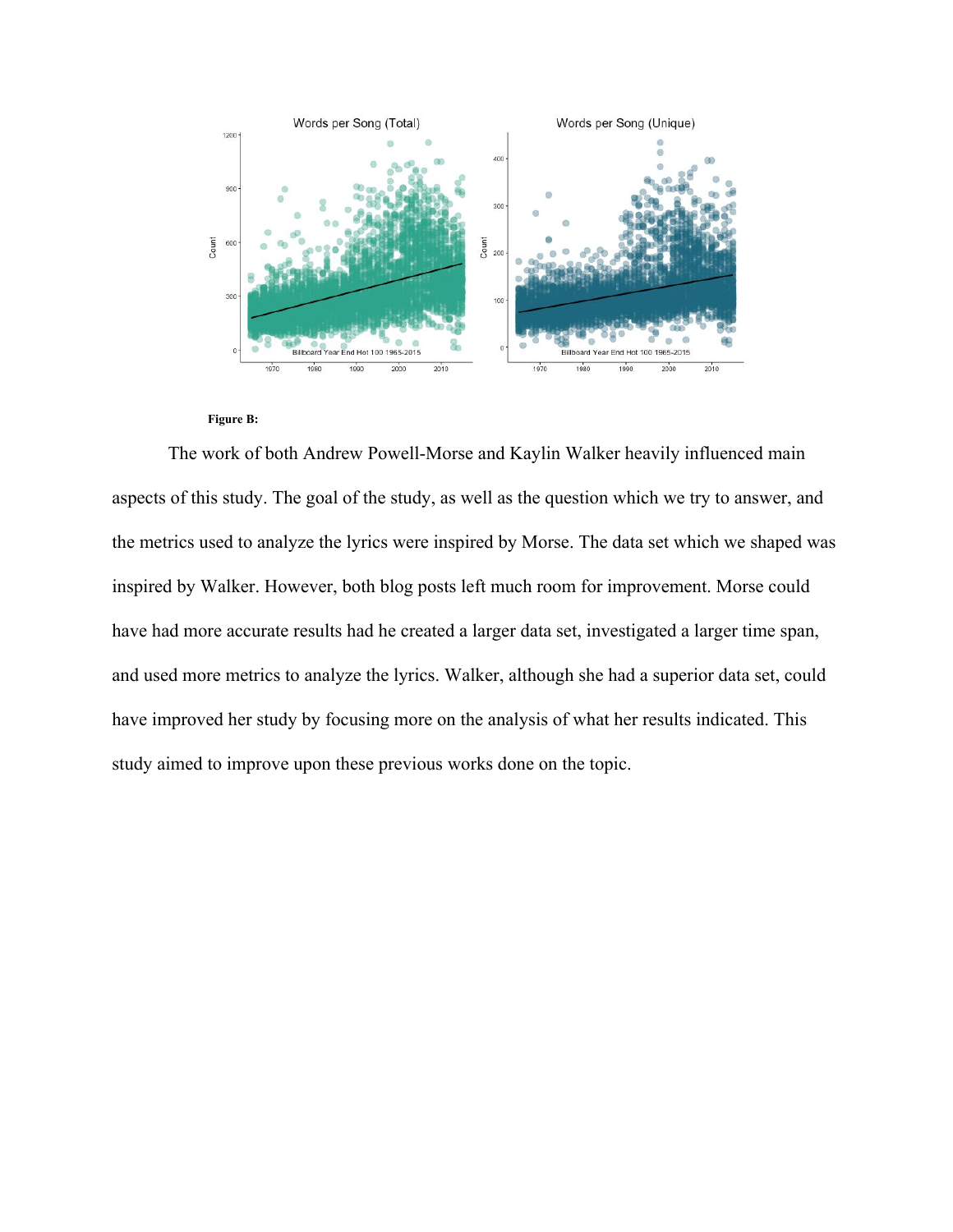<span id="page-8-0"></span>Data

The analysis done in this project relies on several data sets. The first, Data Set 1, being a collection of each song's artist, album, year released, rank on the *Billboard* charts, and lyrics. This data set, like Kaylin Walker's, consisted of songs from the *Billboard* Year End Hot 100 Singles lists. However, in an effort to improve upon Walker's study, we widened her time span investigating songs from 1959 to 2016. The song's lyrics for the data set were scraped from metrolyrics.com, songlyrics.com, and lyricsmode.com. However, once initial analysis was done on this corpus of lyrics, it was realized that there were flaws in many songs' lyrics. Oftentimes, the chorus of a song is repeated several times. Ideally, all of the lyrics which were scraped would have the chorus written out as many times as it was repeated while sung. However, many song's lyrics used labeling such as "[Chorus x 2]" to indicate that the chorus repeated twice. This issue led to inaccurate calculations of the count of syllables, words, sentences, and several other aspects that the metrics used to measure sophistication are dependent on. In an attempt to eliminate this flaw for the sake of accuracy, modifications were made to the corpus, forming Data Set 2. Lyrics were no longer scraped from lyricsmode.com, as it was observed that this site in particular often uses chorus labeling to indicate repetition. Also, to catch any flaws that slipped through the cracks, any songs from this new corpus that's lyrics contained "Chorus" were excluded.

The third data set is a dictionary of words and the corresponding number of syllables in each word. The total number of syllables is required in order to calculate the Flesch-Kincaid Grade Level, a metric which was used in order to analyze a song's sophistication. Syllables, however, are difficult for a computer program to detect and count. This dictionary of words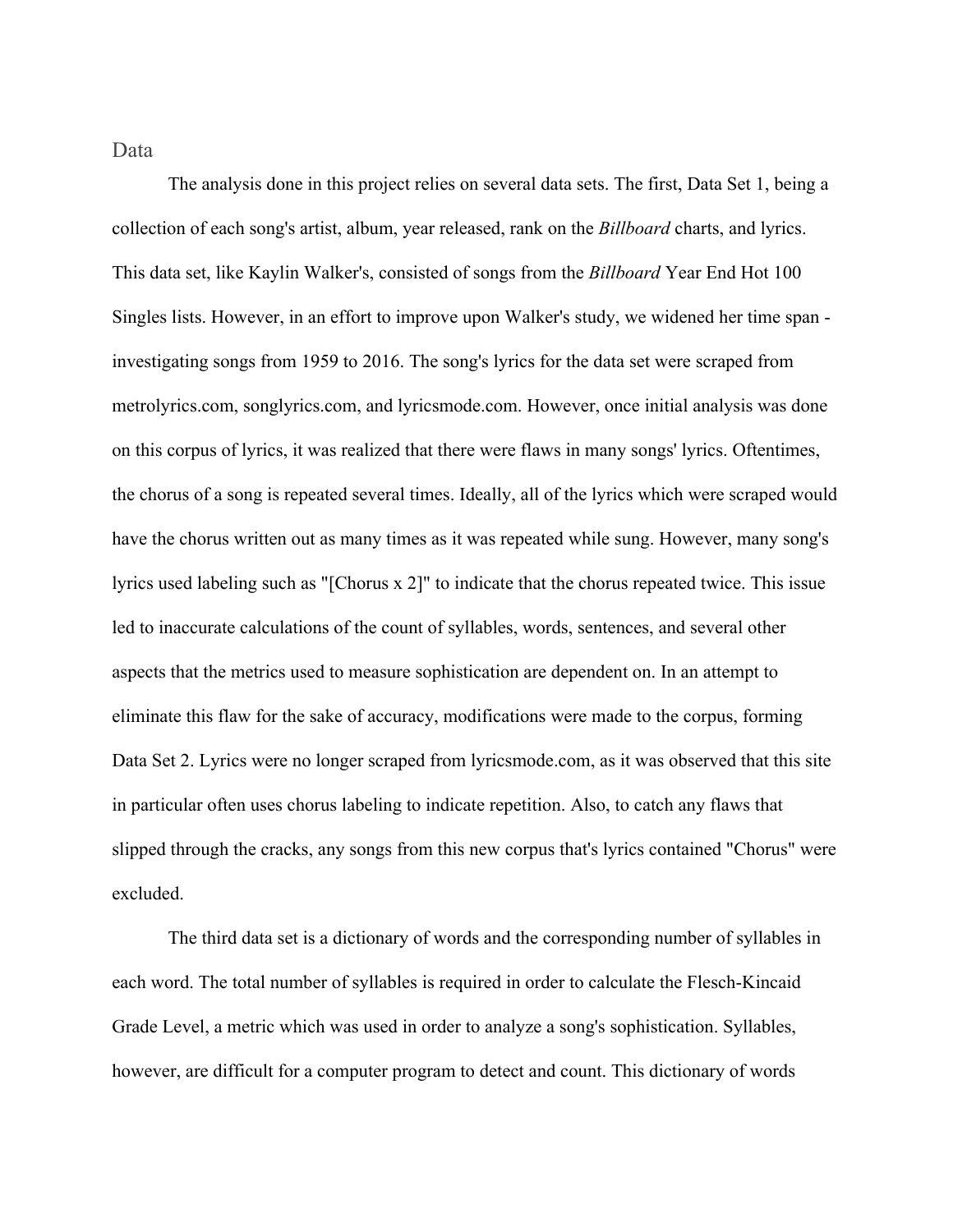originated from a list of 340,000 hyphenated words containing all UK and US permitted scrabble words, the Moby Hyphenated Word List, and words from various dictionaries and spell-check lists. However, 8667 words in the corpus of lyrics were not included in the syllable dictionary, such as slang and profanity. Simply discounting such a large number of words would lead to very inaccurate results. Therefore, the 8667 words and the number of syllables in each word were added to the syllable dictionary manually.

Andrew Powell-Morse made no mention in his blog post of either of the issues faced regarding the flawed data sets. If one assumes that Morse did not attempt to resolve the lack of repeated choruses in many lyrics or the nonexistence of a dictionary containing every word in the lyrics, it can be concluded that Morse's analysis is flawed and partially inaccurate. The rebuilding of the corpus of lyrics and the addition of 8667 words to the syllable dictionary were the first steps towards the goal to improve upon Morse's study. The second step, rather than regarding the data sets, involved adding metrics to the analysis in an attempt to increase dimensionality.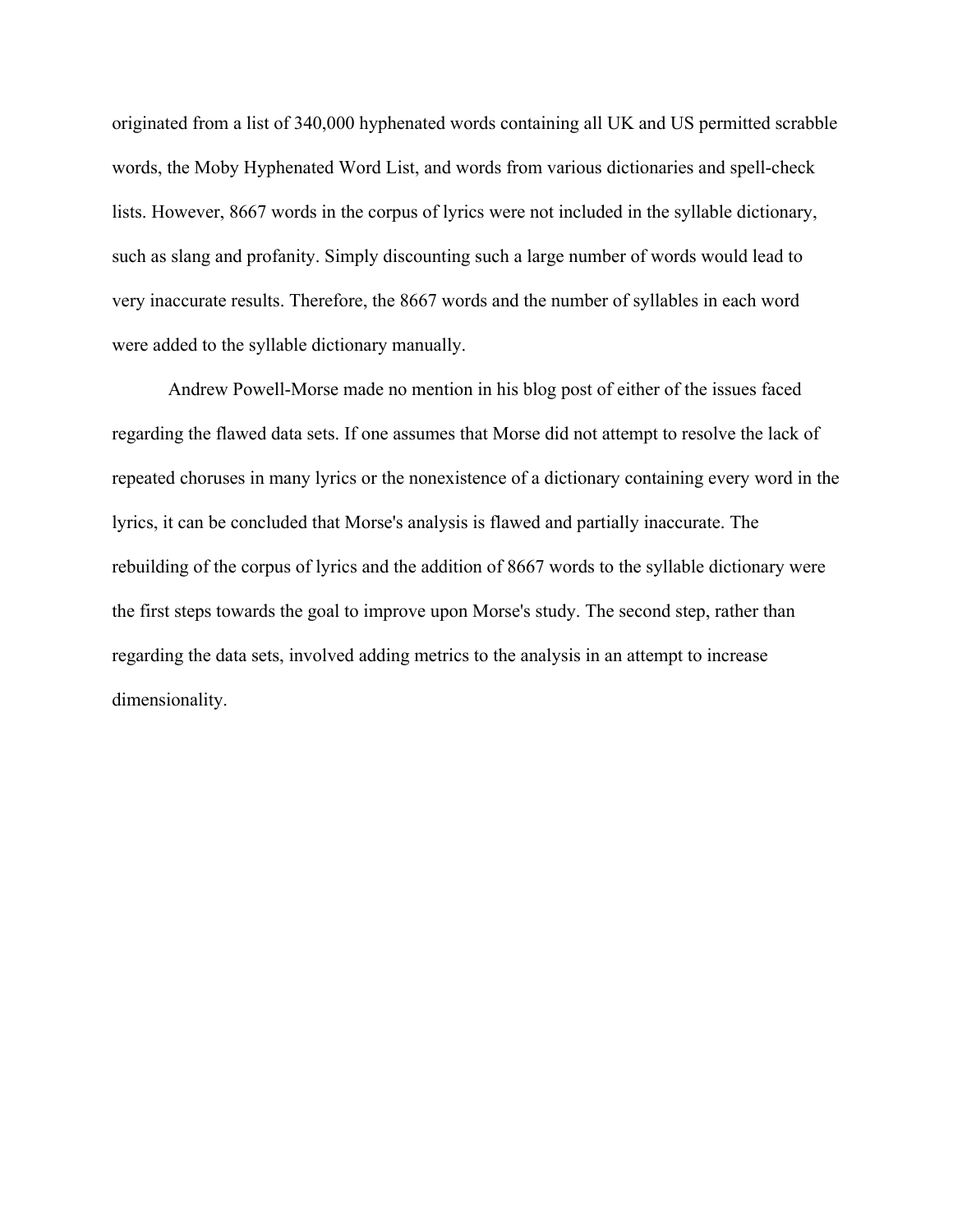#### <span id="page-10-0"></span>**Metrics**

The initial goal of the project was to recreate Andrew Powell-Morse's analysis and then compare the results with his. As mentioned, Morse used only one metric to analyze the sophistication of a song, the Flesch-Kincaid Grade Level index. The measurement, designed to indicate comprehension difficulty when reading a passage of contemporary academic English, corresponds to a U.S. grade level. The total number of syllables, words, and sentences in a body of text are necessary in order to calculate the Flesch-Kincaid Grade level. The formula is as follows:

$$
0.39(word \div sentences) + 11.8(syllables \div words) - 15.59
$$

In an attempt to increase dimensionality of the analysis of lyrical sophistication, two metrics were used in addition to the Flesch-Kincaid Grade Level index; the first of which being the Coleman-Liau Grade Level Index. Similar to the Flesch-Kincaid Grade Level index, the measurement corresponds to a U.S. grade level. The index was designed to help the U.S. Office of Education calibrate the readability of all textbooks for the public school system. The total number of characters, words, and sentences in a body of text are necessary in order to calculate the Flesch-Kincaid Grade level. The accuracy of this measurement compared to Flesch-Kincaid is debated. However, characters can be more easily and accurately counted by a computer than syllables can. It is the fact that Coleman-Liau depends on characters, rather than syllables, that some prefer it over Flesch-Kincaid. The formula is as follows:

$$
0.0588(letters \div words \times 100) - 0.296(sentences \div words \times 100) - 15.8
$$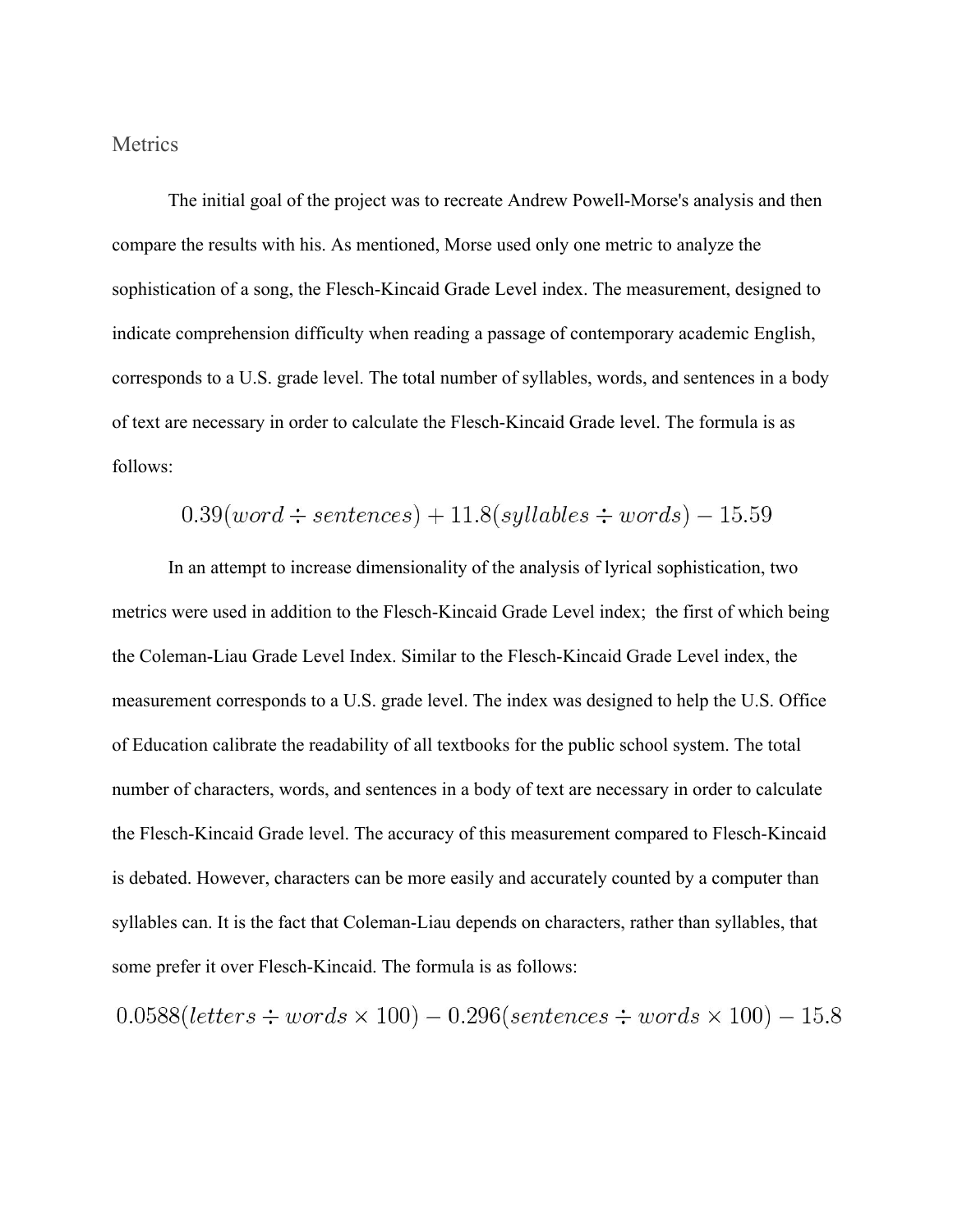The third metric used in the study to analyze lyrical sophistication is Shannon Entropy. In general, entropy measures the average amount of bits required to represent information. In this project, entropy is used to measure the amount of repetition in a songs lyrics. A high entropy measure indicates little repetition, and a low entropy measure indicates frequent repetition. If a song repeats one word many times, it would not need many bits to represent the lyrics because it only needs to store each unique word once. Therefore, the more unique words a song has, the more bits are needed to represent the lyrics. If one interprets frequent repetition as an indicator that a song is not very sophisticated and little repetition as an indicator that a song is sophisticated, a song's entropy measurement can be used to capture this dimension. The probability distribution of each word, being the probability that a specific word will occur in a song, is necessary in order to calculate entropy. In order to compute this, we counted the number of occurrences of each unique word in a song. The probability that a specific word will occur is the count of occurrences of that word divided by the total number of words in the song. Once the probability distribution is calculated, one can use the following formula to calculate entropy:

$$
H(X) = -\sum_{x \in X} Pr[X = x] \times lgPr[X = x]
$$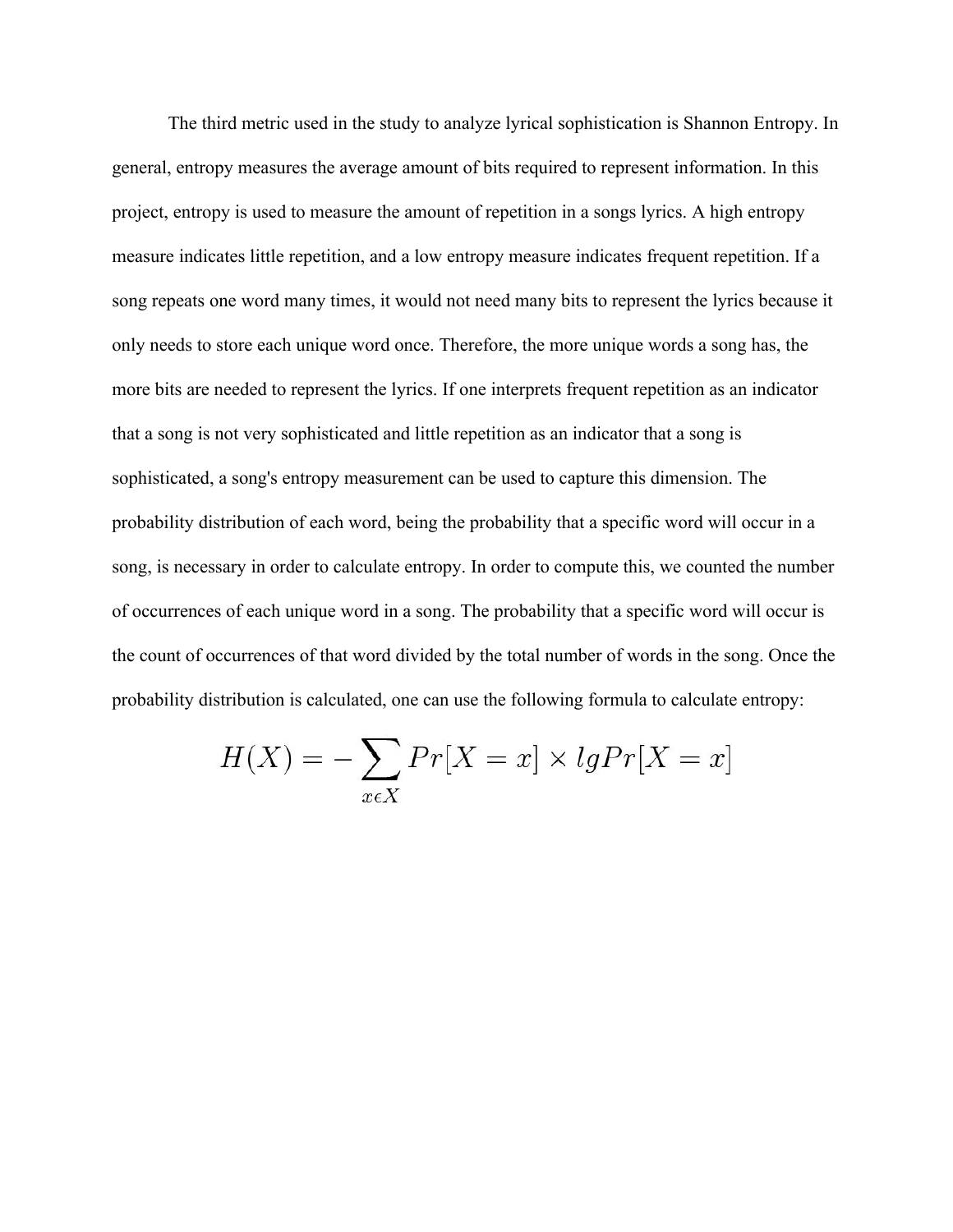## <span id="page-12-0"></span>Results



**Flesch-Kincaid Grade Level** 

<span id="page-12-1"></span>Flesch-Kincaid Grade Level Index



Above are the results of the Flesch-Kincaid Grade Level Index calculation. Figure 1 depicts the average grade levels for each year from both Data Set 1 and Data Set 2. As the graph indicates, the average grade level of lyrics has been fairly consistent over the years, falling around a second grade reading level. Also, the results from the two different data sets of lyrics are very similar. It was anticipated that Data Set 2 would yield higher reading levels due to the fact that the syllable, word, and sentence could would have increased for the affected songs. However, this is not the case, indicating that our attempt to account for the lack of chorus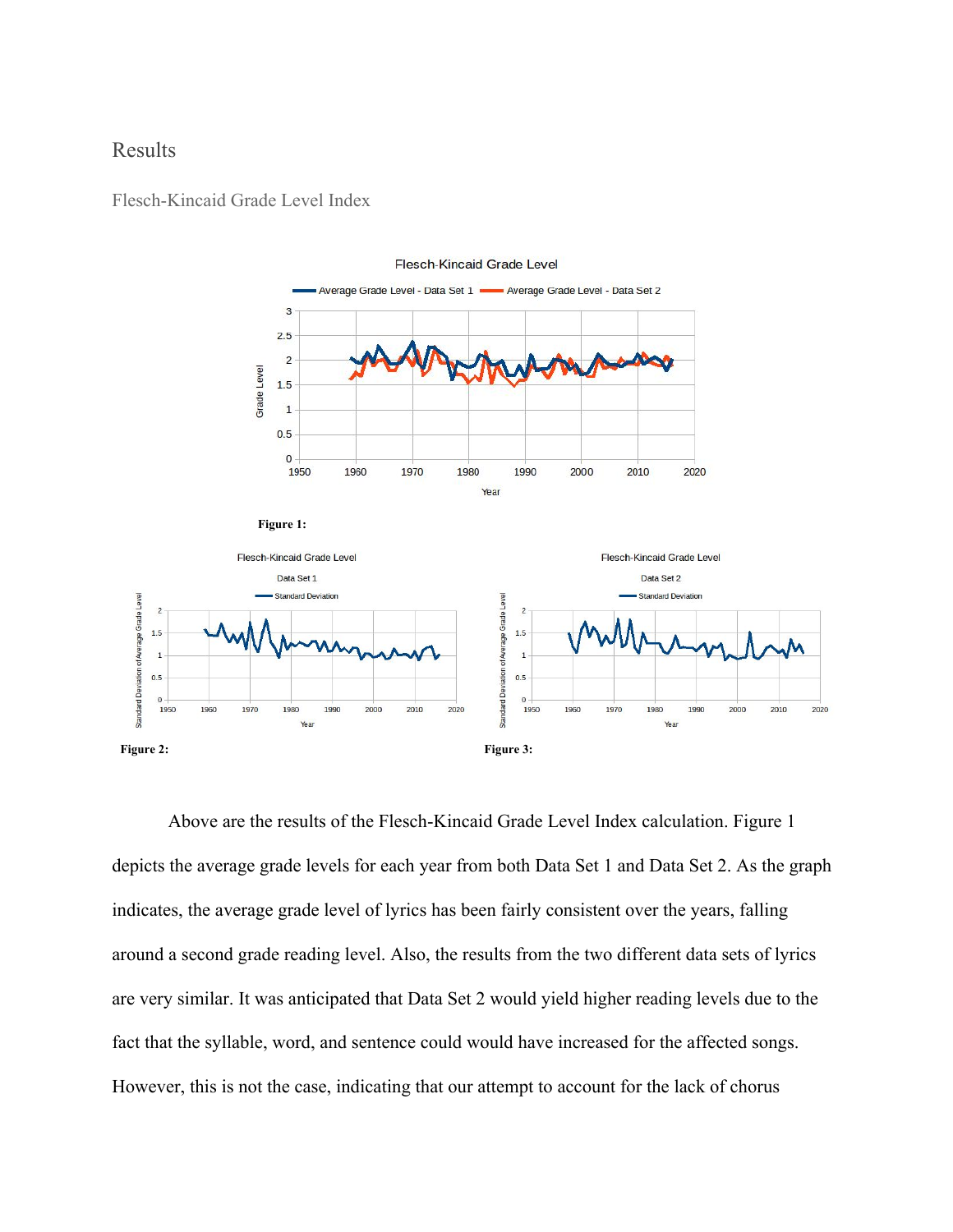repetition was either not successful or it did not influence the Flesch-Kincaid Reading Level much.

Figure 2 depicts the standard deviation of grade levels for each year from Data Set 1. As the graph shows, this has been consistently low over the years. The standard deviation of grade levels is usually between 1 and 1.5. This indicates that the majority of songs from each year have similar grade levels. The same can be said for the results from Data Set 2, depicted in Figure 3.



Above, Figure 4 and 5 show the median grade levels for each year from Data Set 1 and Data Set 2. For both datasets, the median consistently falls around a second grade reading level. These results match those of the average grade levels for each year, indicating that the average grade levels are an accurate representation of the data sets.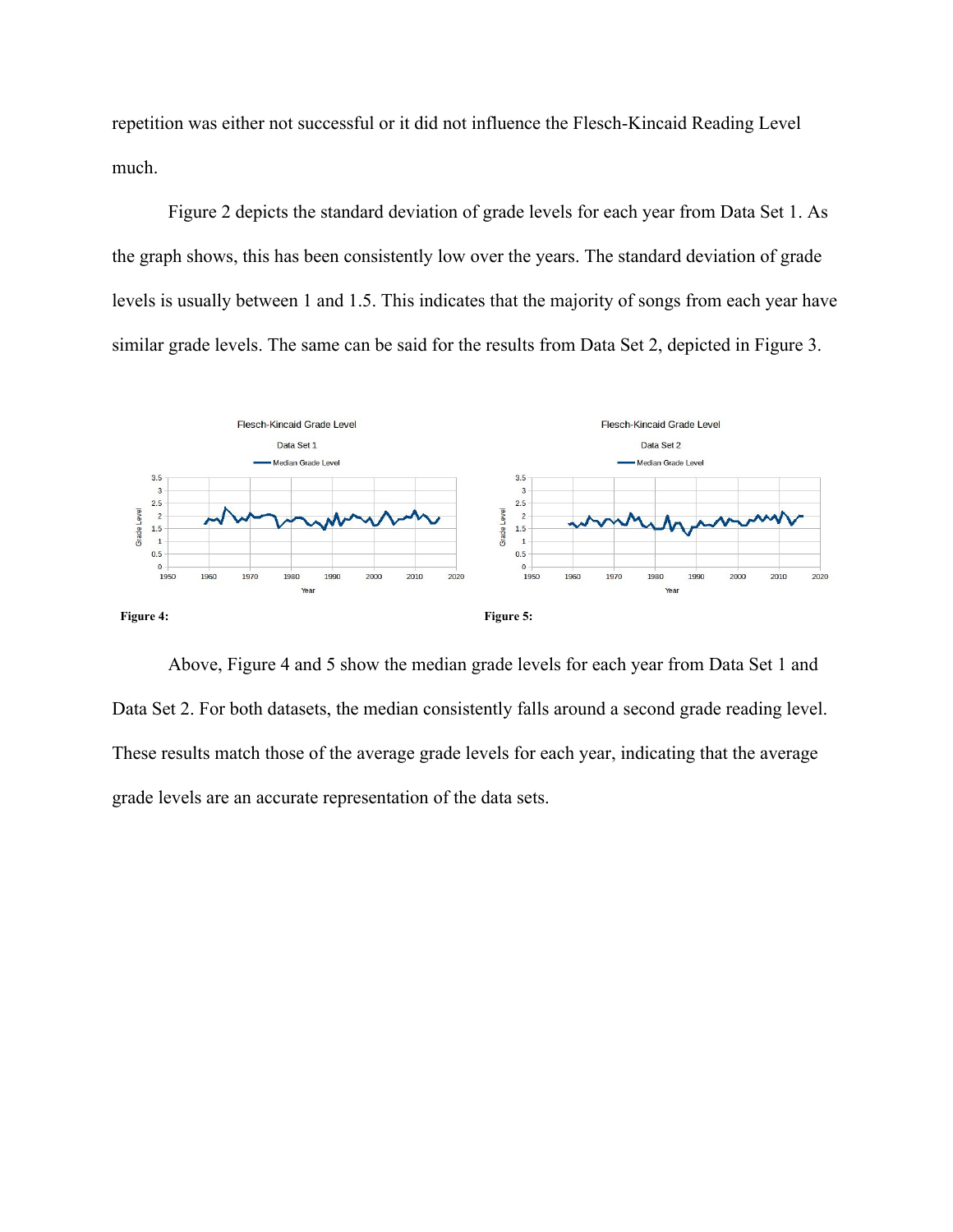### <span id="page-14-0"></span>Coleman-Liau Grade Level Index



**Coleman-Liau Grade Level** 

Above are the results of the Coleman-Liau Grade Level Index calculation. Figure 6 illustrates the average grade levels for each year from both Data Set 1 and Data Set 2. As the graph indicates, the average grade level of lyrics has been fairly consistent over the years, falling between a second and third grade reading level. Also, like the Flesch-Kincaid Grade Level results, the results from the two different data sets of lyrics are very similar. Again, the conclusion can be drawn that the attempt to account for the lack of chorus repetition was either not successful or it did not influence the Coleman-Liau Reading Level much.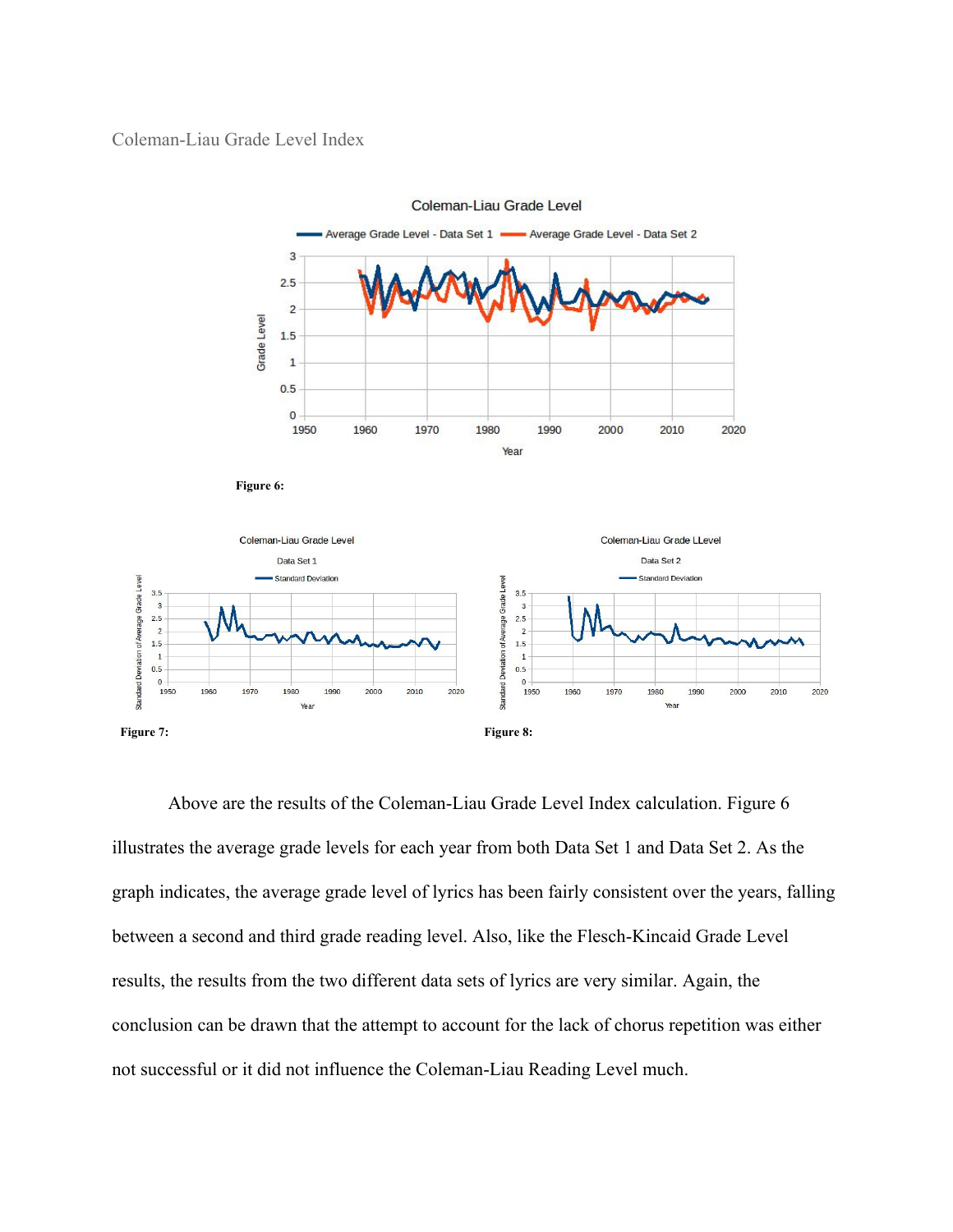Figure 7 depicts the standard deviation of grade levels for each year from Data Set 1. As the graph shows, this has been consistently low over the years. The standard deviation of grade levels is usually between 1.5 and 2. This indicates that the majority of songs from each year have similar grade levels. The same can be said for the results from Data Set 2, shown in Figure 8. However, in both data sets the standard deviation spikes between 1960 and 1970, indicating that the range of grade levels in this decade are wider than in future years.



Above, Figure 9 and 10 show the median grade levels for each year from Data Set 1 and Data Set 2. For both datasets, the median grade levels over the years ranges between a 1.5 and third grade reading level. Although the median grade level is not as consistent as the average grade level over the years, the two results still line up for the most part. This indicates that the average grade levels are an accurate representation of the data sets.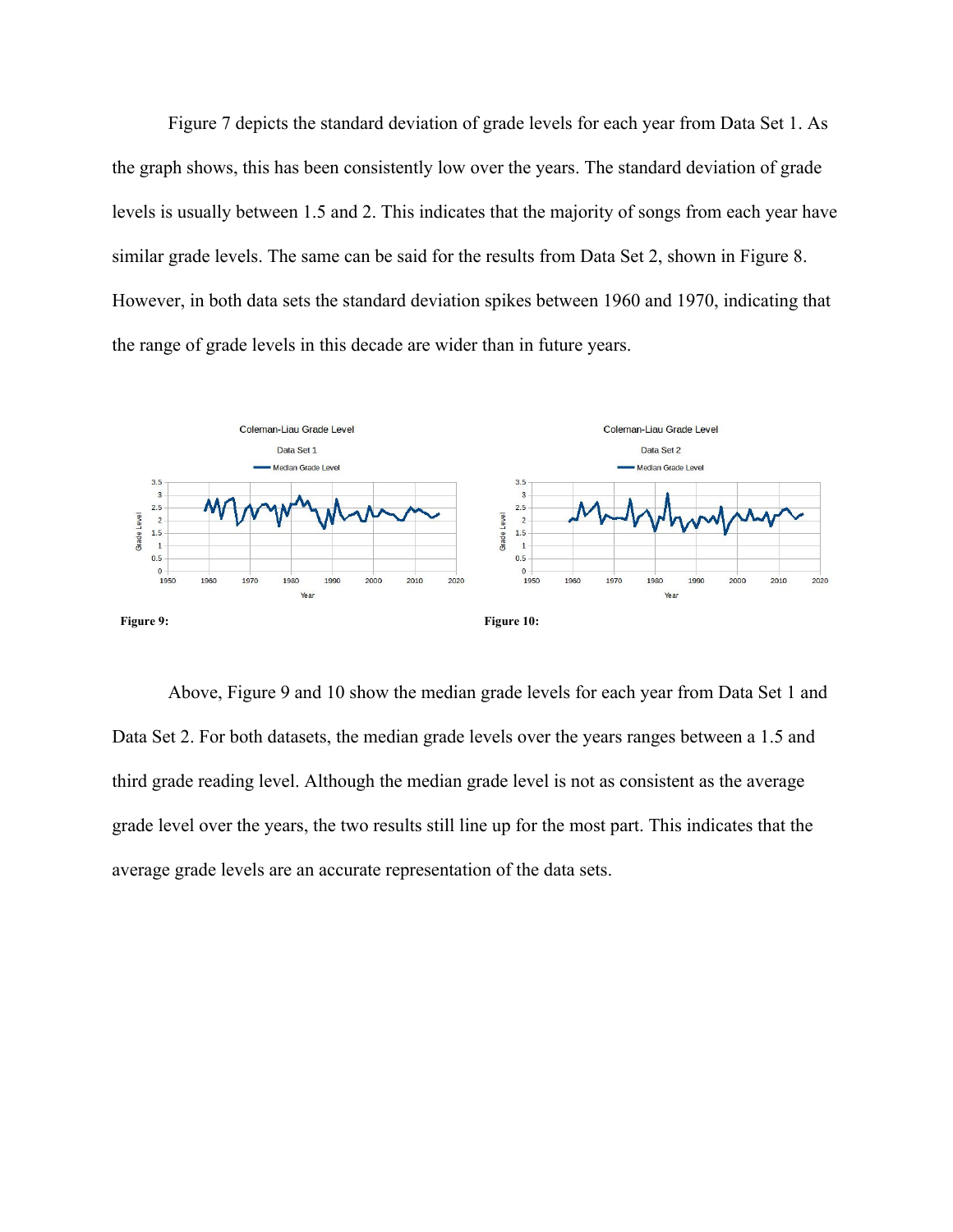#### <span id="page-16-0"></span>*Grade Levels Comparison*



Figure 11 and 12 are graphs showing both the Flesch-Kincaid and Coleman-Liau Grade Level Index results for each year for both data sets. Neither graph shows any significant increase or decrease of either reading level over the years. When comparing the two different measurements, in both datasets, the Coleman-Liau Grade Level is consistently about half a grade level higher than the Flesch-Kincaid Grade Level. However, the results of the two measurements do not very greatly. In both datasets, the average grade level for either measurement is always between 1.5 and 3.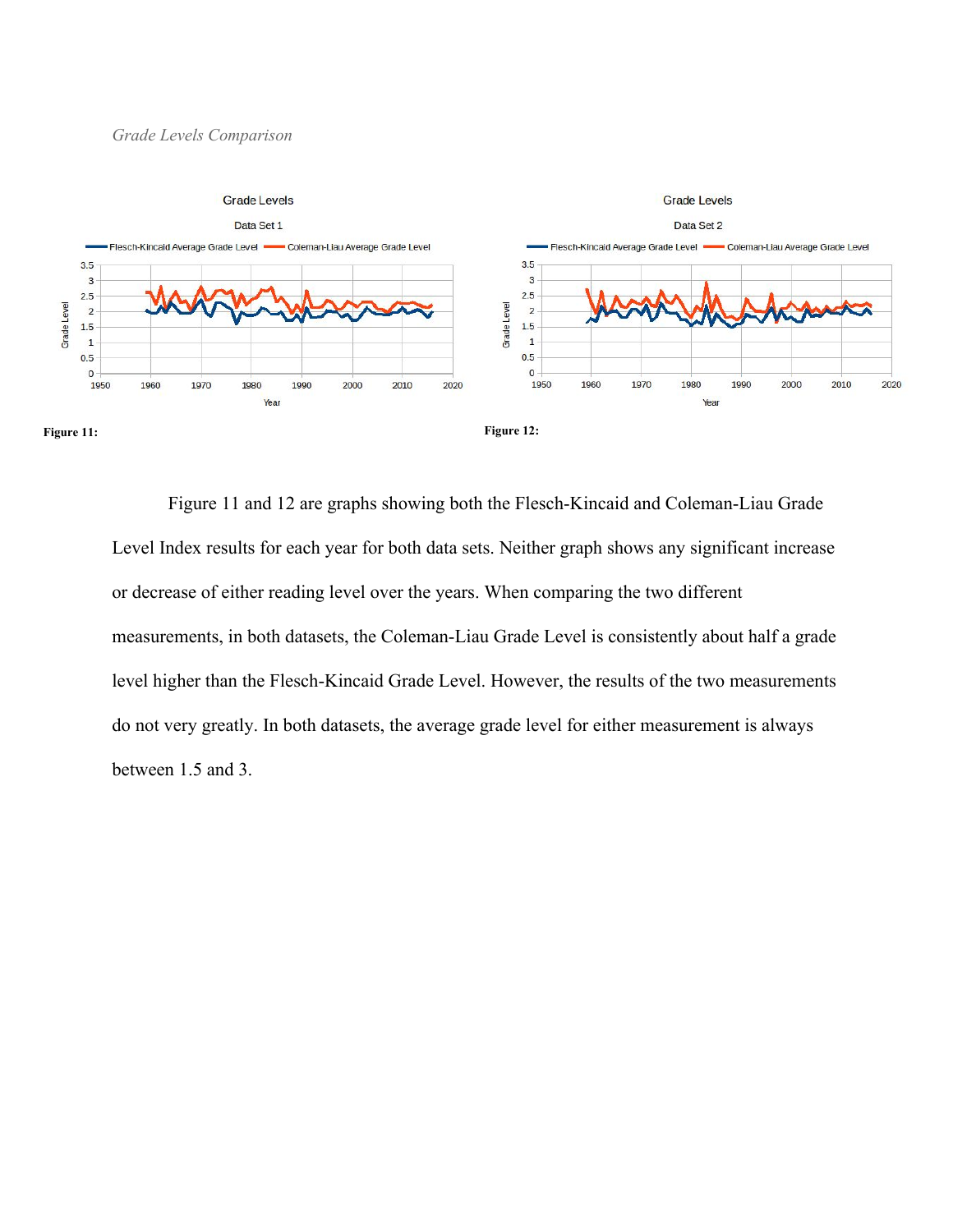#### <span id="page-17-0"></span>Entropy of Words



Above are the results of the entropy measurement of words from each year. Figure 13 shows the results from Data Set 1. It appears that the entropy measurement is steadily increasing as time goes on. The same can be observed from Figure 14, which depicts the results from Data Set 2. The fact that the entropy measurement is increasing shows that lyrics have gotten less repetitive over the years. However, it is important to note that the increase is not by much, going from around a 5.6 to a peak of about 6.4.

Figure 15 and 16 illustrate the standard deviation of entropy measurements from each year from Data Set 1 and Data Set 2, respectively. In both data sets, the standard deviation is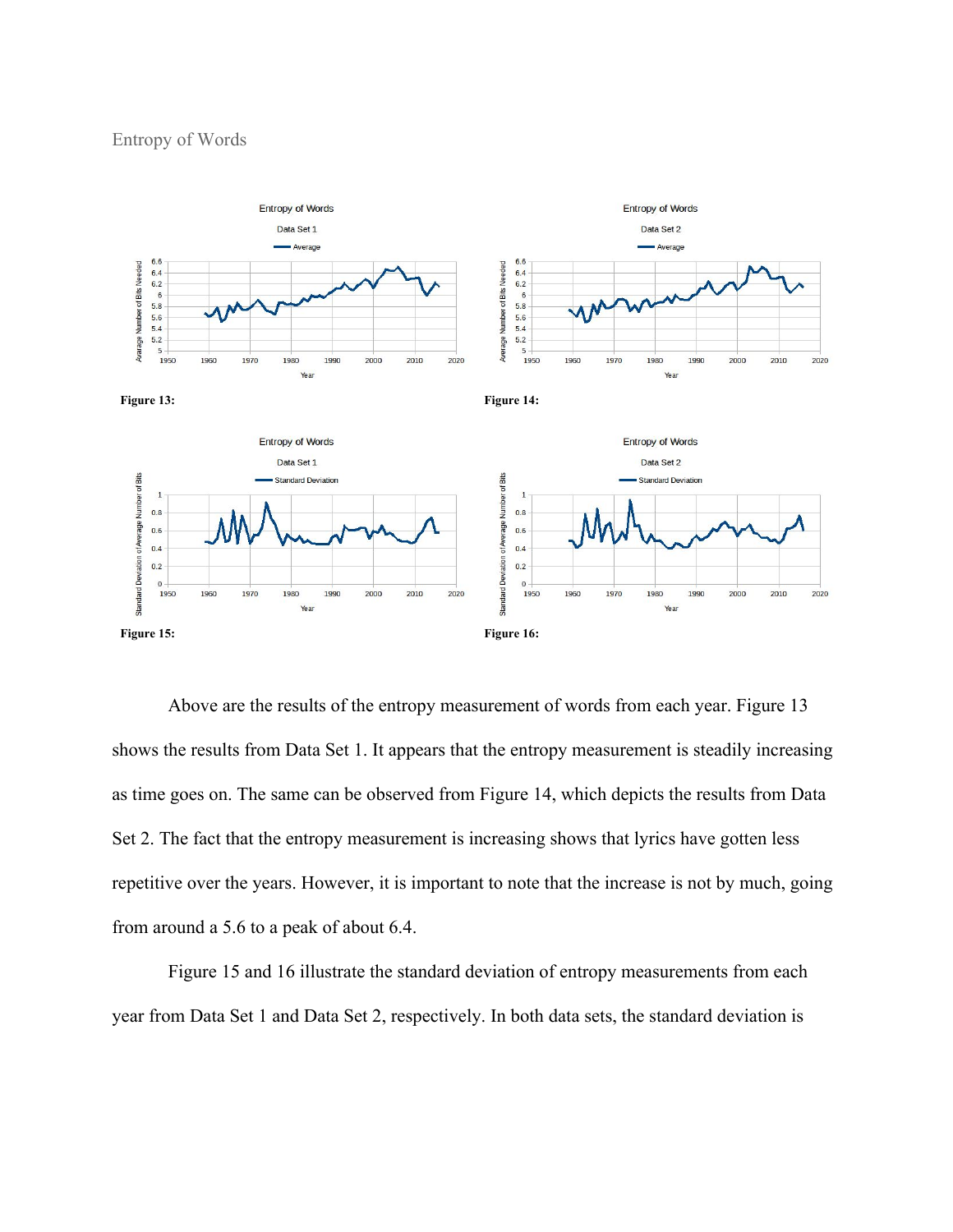below one every year. This is a very low standard deviation, indicating that the majority of songs over the years have entropy measurements that are very similar.



Above, Figure 17 and 18 depict the median entropy measurements of words from each year. The results from both data sets are very similar to the average entropy measurements. In both datasets, the average and median entropy measurements steadily increase from 1959 to 2016. This further confirms the conclusion that lyrics have gotten slightly less repetitive over the years.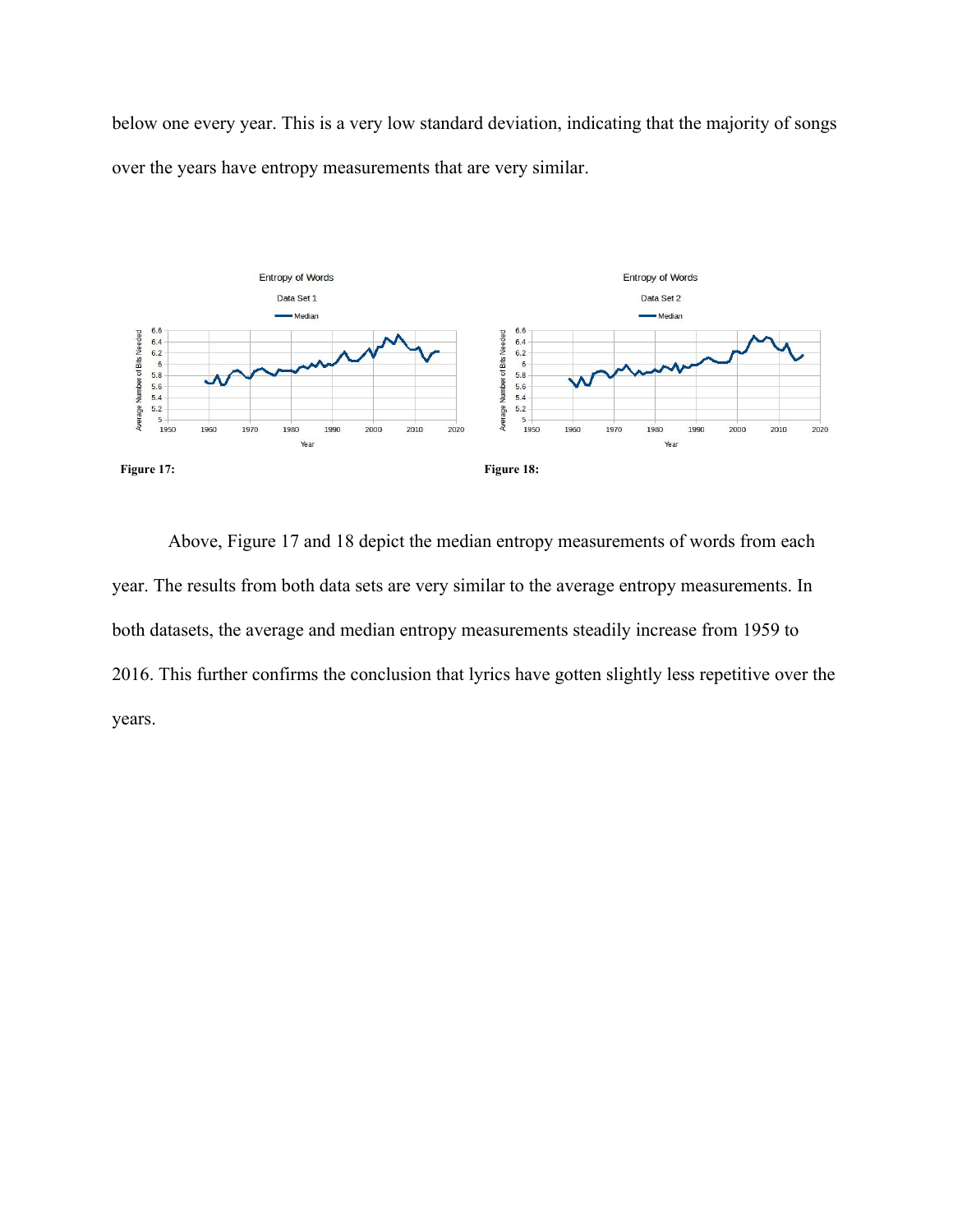<span id="page-19-0"></span>

Above are the results of the entropy measurement of stanzas from each year. Figure 19 shows the results from Data Set 1. The analysis suggests that the entropy measurement is steadily very slightly increasing as time goes on. The same can be observed from Figure 20, which depicts the results from Data Set 2.

Figure 21 and 22 depict the standard deviation of entropy measurements from each year from Data Set 1 and Data Set 2, respectively. In Data Set 1, the standard deviation is below one every year. This is a very low standard deviation, indicating that the majority of songs from Data Set 1 have entropy measurements that are very similar. Data Set 2 depicts many standard deviations that are slightly higher than most in Data Set 1. Although they are still very low,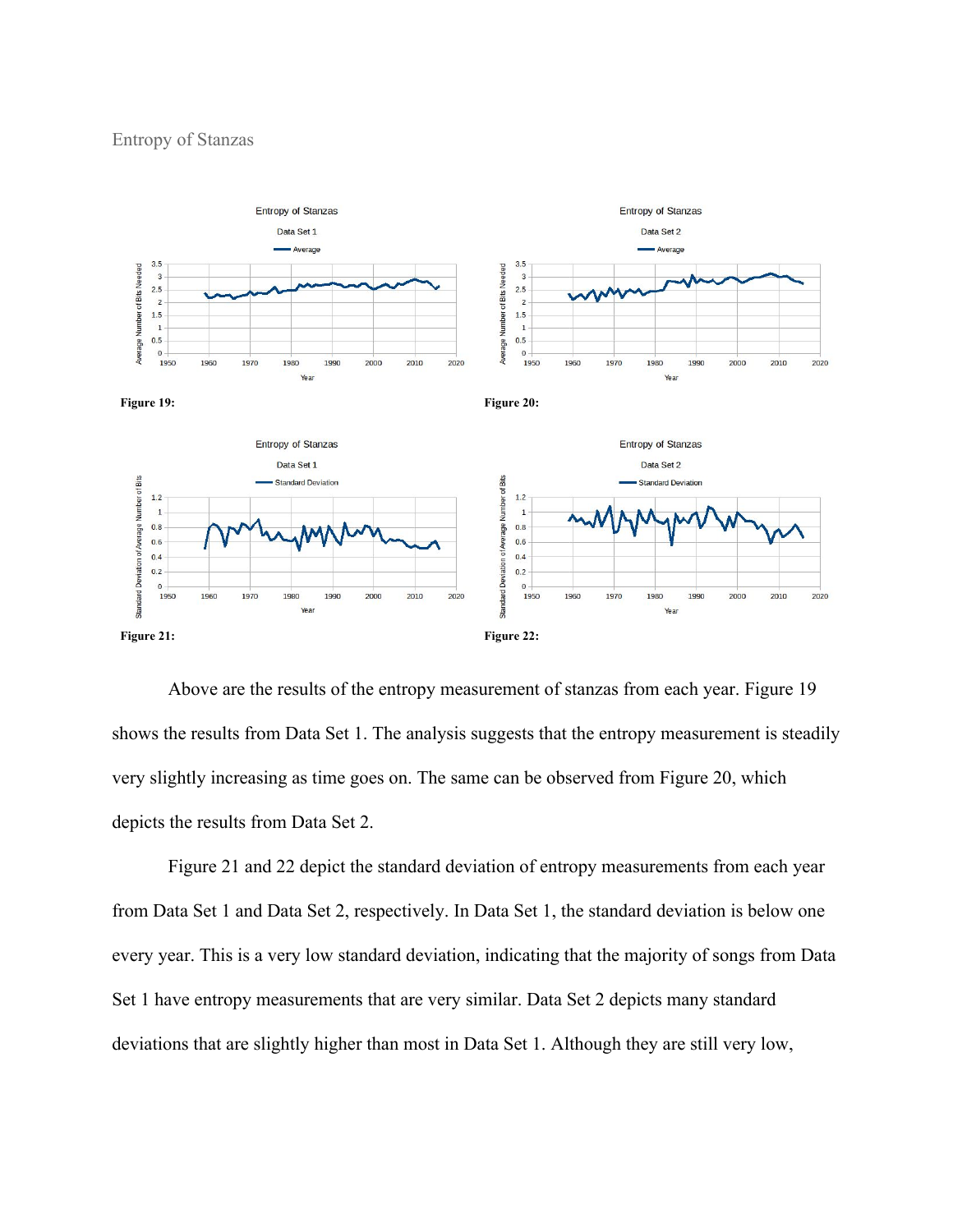

always lying below 1.2, this indicates that the range of entropy measurements of stanzas is slightly wider in Data Set 2.

**Figure 23: Figure 24:**

Above, Figure 23 and 24 illustrate the median entropy measurements of stanzas from each year. The results from both data sets are very similar to the average entropy measurements. In both datasets, the average and median entropy measurements steadily very slightly increase from 1959 to 2016. This further confirms the conclusion that lyrics have gotten slightly less repetitive over the years.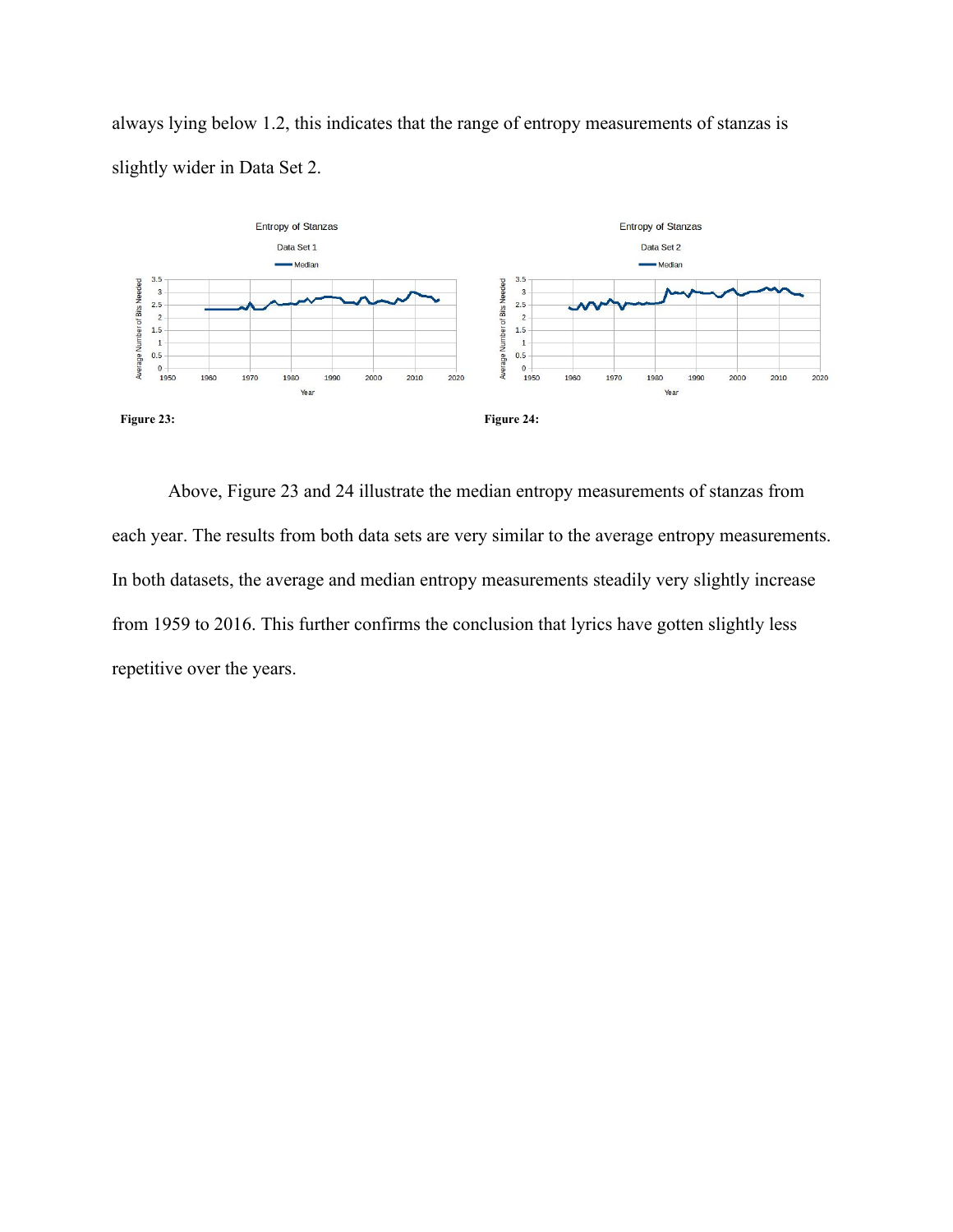### <span id="page-21-0"></span>Conclusion

Our analysis shows that, for the most part, songs have not gotten more or less lyrically sophisticated over time. Lyrics from 1959-2016 have been fairly consistent in terms of grade level and entropy measurements over the years. Both the Flesch-Kincaid and Coleman-Liau Grade Level Index results showed that the average reading level for music over the years has been approximately a second to third grade reading level. The entropy measurements of words and stanzas only very slightly increased over the years. While looking at all of the metrics combined to judge the sophistication of a song based on the lyrics, one can conclude that it has been consistent from 1959-2016.

Although this study improved upon previous studies regarding the topic of lyrical sophistication, the conclusion that was reached is equivalent to that stated by previous studies. Andrew Powell-Morse asked questions similar to those investigated in this study. Namely, he sought to determine if specific genres or years had more sophisticated music than others. In his blogpost, he concluded that music is not getting less sophisticated. As stated, the same conclusion was reached in this study.

It is also important to consider that analyzing songs based on the number of syllables, characters, words, and sentences in the lyrics might simply be an inaccurate measure of sophistication. There may be better ways to approach song lyrics that could more accurately represent their level of sophistication. Also, the lyrics are only one dimension of a song. A song's meter, rhythm, orchestration, and a number of other musical elements are not considered. Therefore, the overall conclusion of this study is two sided. Either music has not gotten more or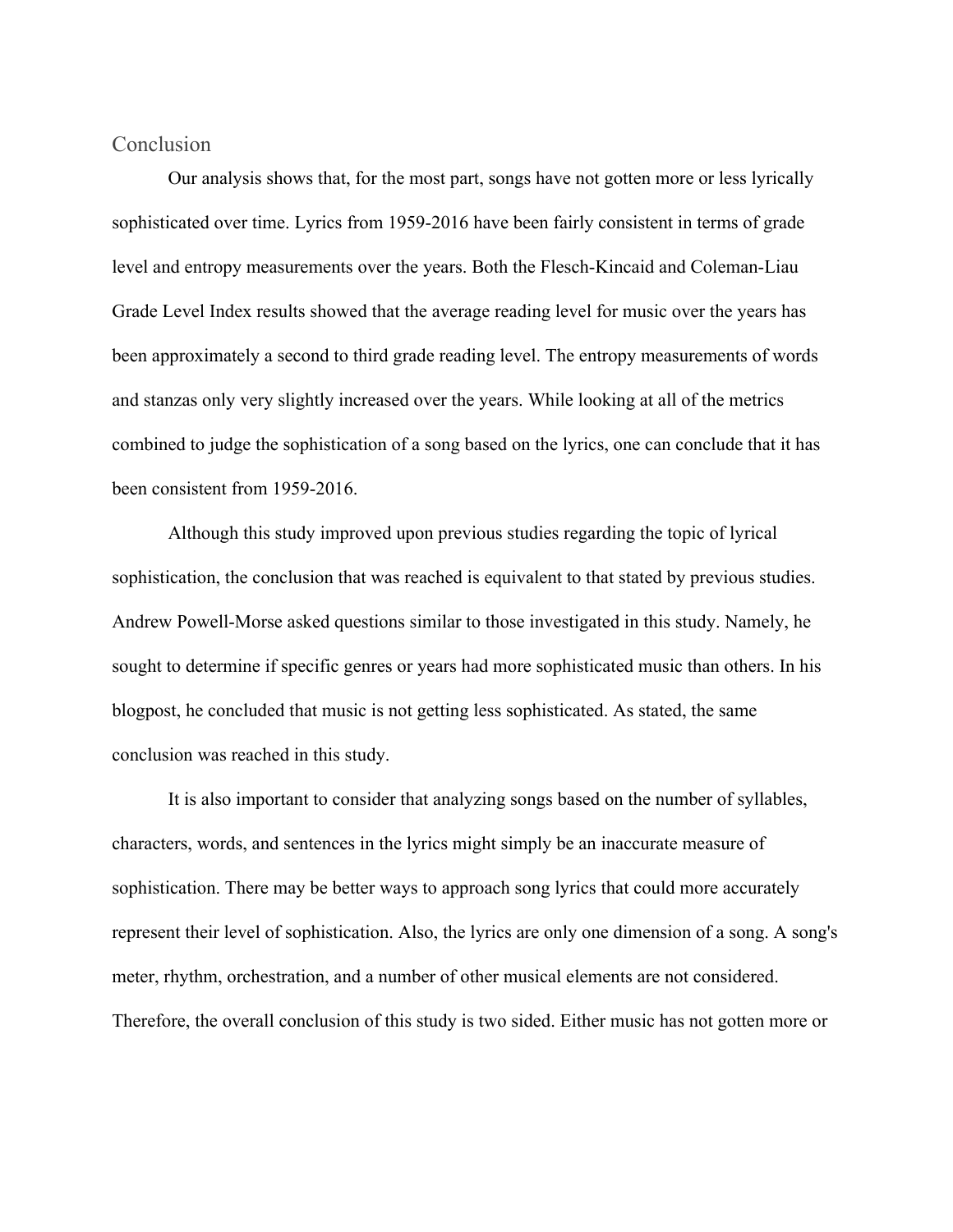less lyrically sophisticated over the years or the metrics used in this study do not capture the entire picture.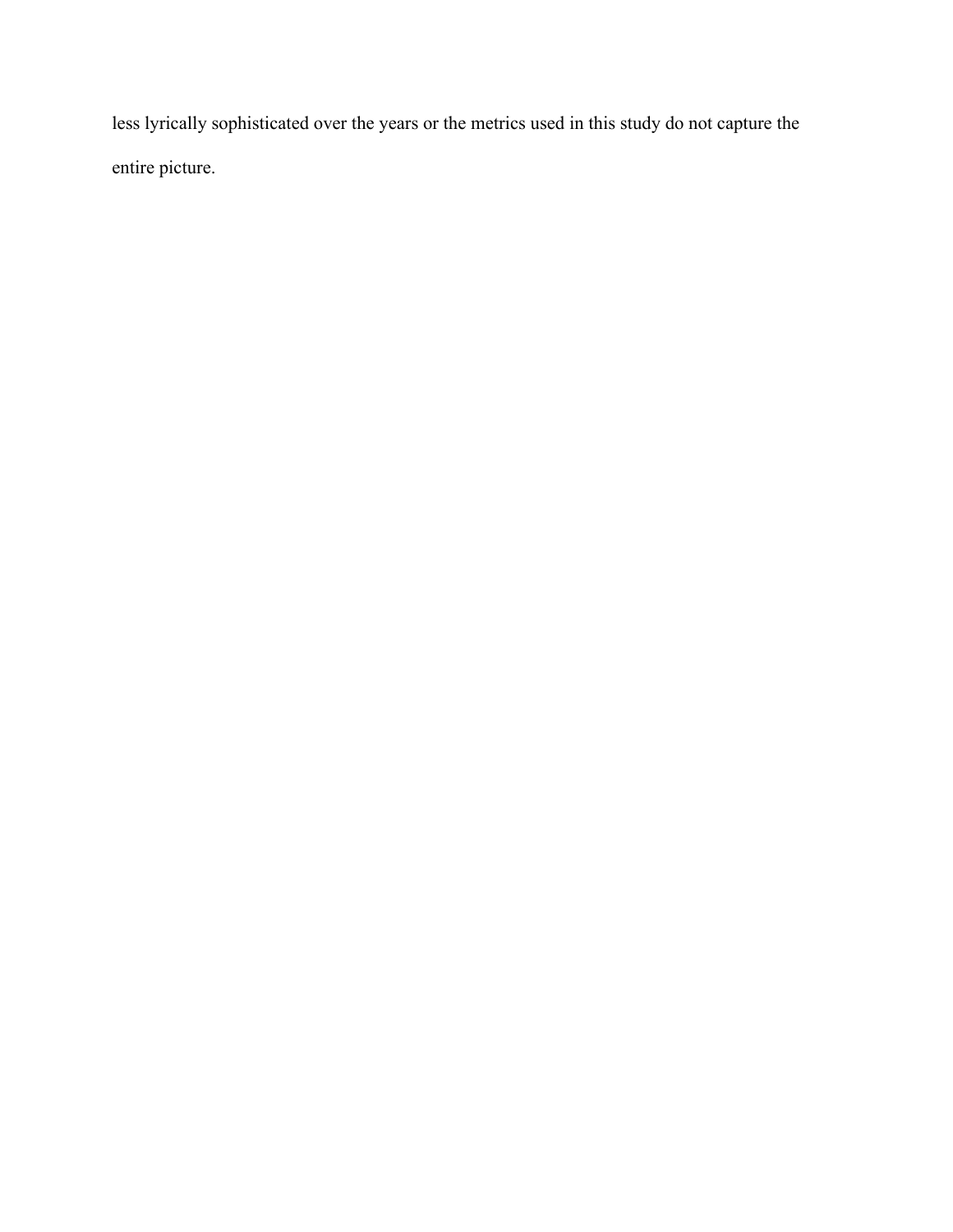<span id="page-23-0"></span>Future Work

Although this study greatly improved upon the previous work done on the topic by Andrew Powell-Morse and Kaylin Walker, there are still several aspects of the analysis that could be refined further. First, one could attempt to further account for lyrics using "[Chorus x 2]" rather than repeating the actual stanza. This would have a large impact on both grade level analysis and entropy measure analysis, due to the fact that syllable, character, word, and sentences counts would increase. Of course, the brute force approach would be to manually change the lyrics of each song that used labeling to indicate repetition. However, given the size of the corpus of lyrics used in this study, this would be extremely time consuming. If a better approach to this problem were found, a more accurate analysis of lyrical sophistication could be done. Second, one could attempt to add another dimension to the analysis. Currently, this study's measure of a song's sophistication is dependent on the lyrics alone. A song's meter, rhythm, orchestration, and a number of other musical elements are not considered. Two of the main goals of this project were to increase accuracy and dimensionality of Morse's and Walker's works. While these goals have been reached to an extent, there is still room for improvement.